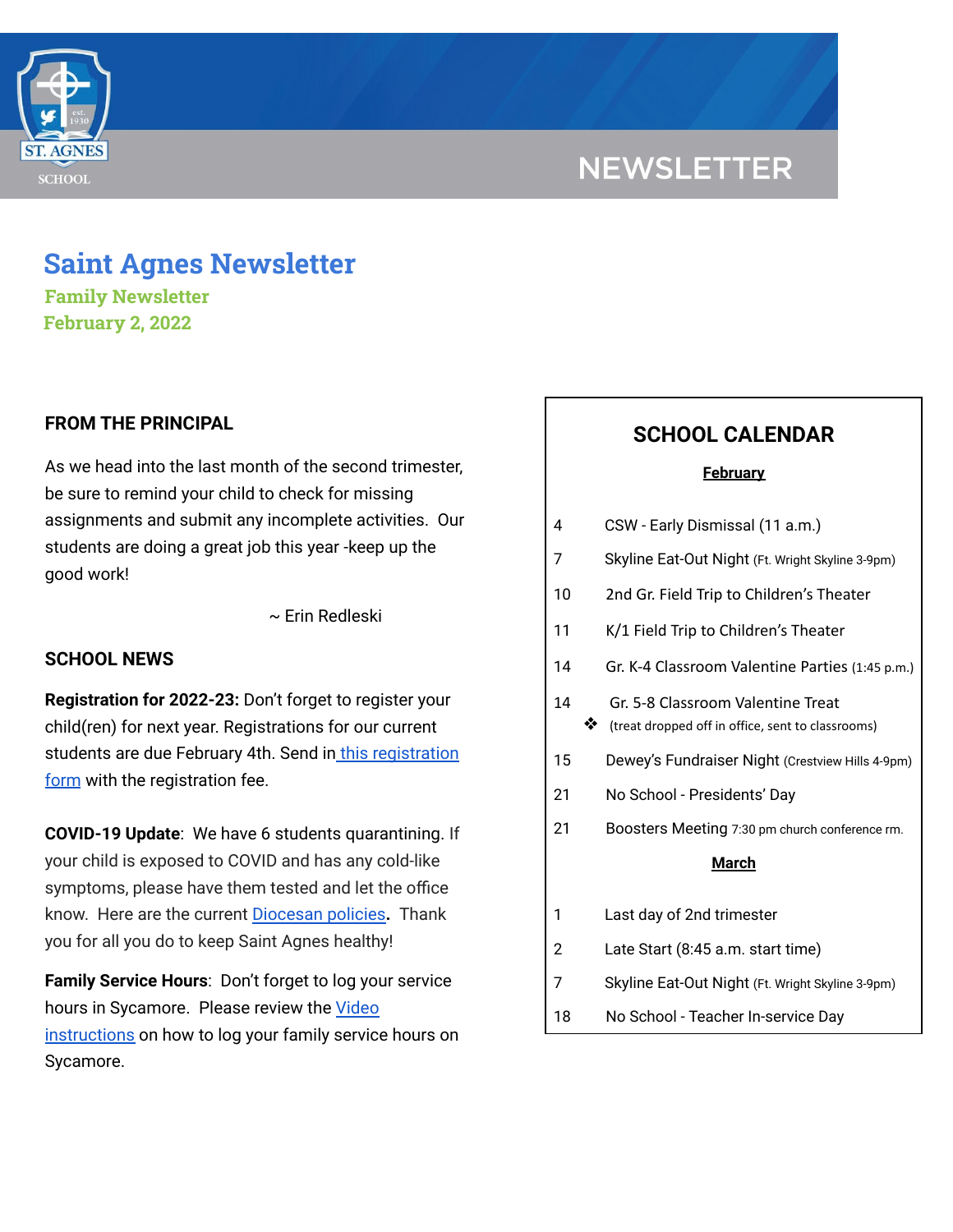**Catholic Schools Week-** Thank you to the Catholic Schools Week committee, PTO and parents for all the planning and volunteering during our Catholic Schools Week. We still have a couple more days of fun:

#### **Thursday- Teacher Turn Around Thursday/ Get up and Move.**

- Teachers will be swapping classrooms during the day.
- Different times throughout the day, music will come over loudspeakers and students will DANCE!
- Students may wear St. Agnes spiritwear with their regular uniform pants or gym pants.

#### **Friday- Mass/ 8th Grade Faculty Volleyball Match/11:00 Dismissal**

- All school Mass 8:00 a.m.
- 8th Grade/Faculty Volleyball Game 9:30 a.m.
- Early Dismissal 11:00 a.m.
- Students may wear any Catholic School Spirit wear with their gym uniform pants (ex. CCH, NDA, St. Henry, Xavier, etc)

## **PTO**

**Skyline Night**: Monday, February 7th is our Ft. Wright Skyline Fundraiser Night from 3-9. Dine and carry out orders apply, please be sure to say you are with St. Agnes so we get credit for the sale. Thank you for your support! Please share this with your family and friends!

**Dewey's Pizza Give Back Night** -Mark your calendars for 2/15!!! Our school is partnering with Dewey's Pizza Crestview Hills location for our Give Back Night on Tuesday, February 15th from 4-9pm. Your family can Dine In or make Carry Out orders, along with online orders to participate in this event, just make sure to say you are with St. Agnes School. More information on how to complete online orders will be given in next weeks newsletter!

**Big Blue Bash Updates:** Don't forget to send in your Cash, Cash, Cash raffle tickets! Please return the entry portion of the tickets along with payment to the school office. Tickets can also be purchased electronically at [BBB2022.givesmart.com](http://bbb2022.givesmart.com/). The list of families who have sold 10 or more (as of Jan 29): Adkins, Aho, Asman, Barczak, Bishop, Branham, Butler, Dailey, Dickman (Avery), Dirheimer, Doyle, Forgiel, Fullenkamp, Graham, Hail, Hasselbeck, Huss, Jordan, Kinzer, Kreutzjans (Owen), Lantz, Lyons, McDermott, Minning, Ortwein, Randolph, Riney, Ruwe, Schroeder, Seitz, Tainter, Terrell, Weber, Weidner, Wilson, Woolley.

Also - look for the Sponsorship Opportunities info coming home in your student's folder this week. NEW LEVEL AVAILABLE - Table Sponsor! We will offer a limited number of reserved tables of 10 so you and your crew are guaranteed to sit together! Look for this info or email with questions: SaintAgnesSchoolPTO@gmail.com.

#### **Mission Statement of Saint Agnes School**

Saint Agnes School exists to provide excellence in Catholic education while inspiring and empowering our students to live the Gospel message of Jesus Christ. As compassionate and faithful Christians, we continue to pursue our spiritual journey, achieve our highest academic potential, and be stewards of the Catholic faith to others.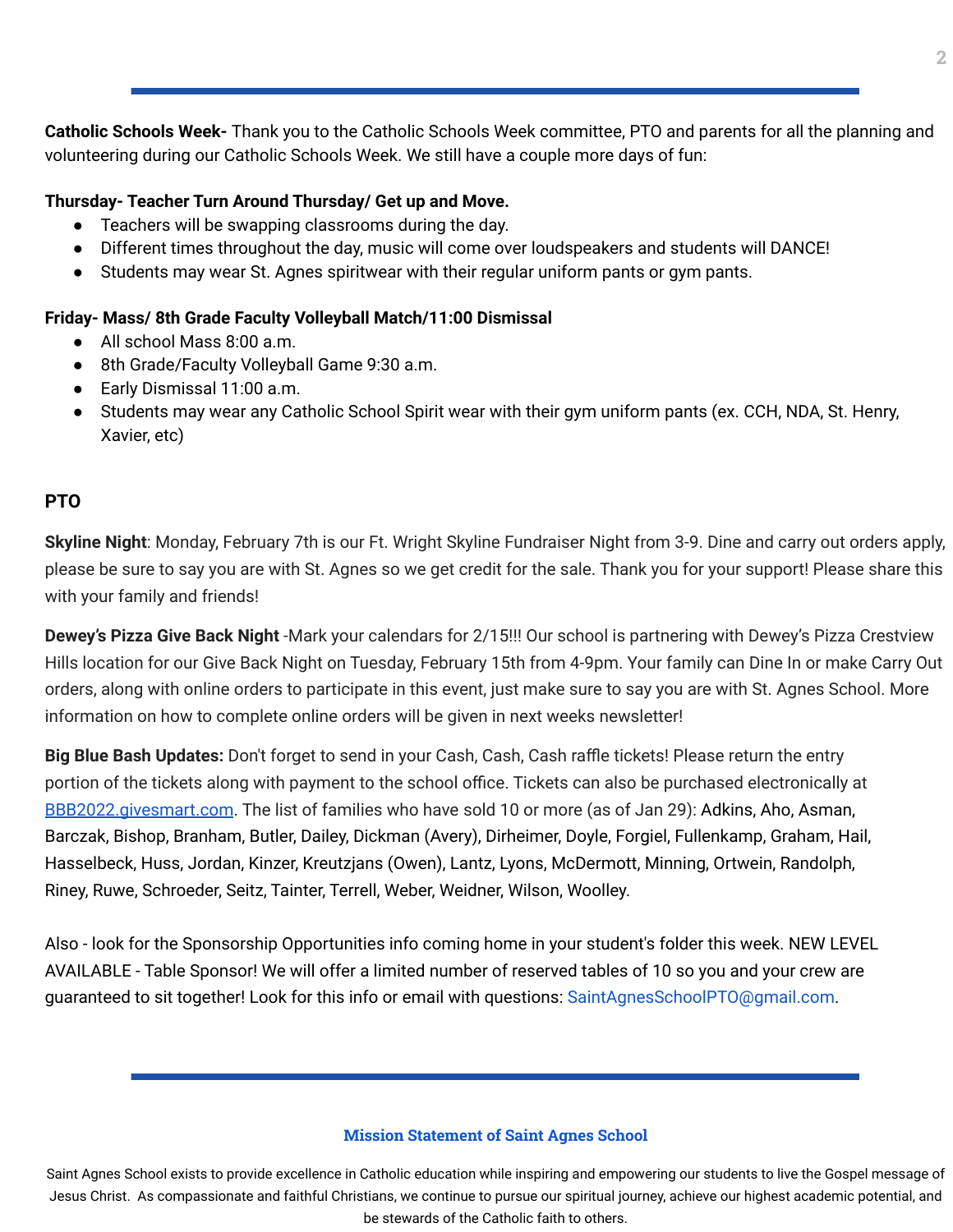### **BOOSTERS**

**Boosters**: The Boosters are currently looking for new members. Our next meeting is Monday, February 21st at 7:30PM in the Church Conference Center. Everyone is welcome. We are looking for fresh ideas, suggestions, and input. We are also looking to fill the following positions:

- Boys soccer director
- Girls soccer director
- U6 soccer director
- Booster President Elect

Even if you aren't sure about committing, feel free to come with questions or just to learn more about the Boosters. Hope to see some of you there. If you have questions, contact Eric Dickman [ericd18@twc.com](mailto:ericd18@twc.com). Thanks

**Baseball**: Don't delay - registration deadline is February 13th. For 2022, St. Agnes will offer Instructional & Kid-Pitch baseball for all ages from boys and girls entering Kindergarten in 2022 to the 4th grade. With growing interest, we hope to sponsor 2 girls softball teams (10U & 13U) this spring as well. Outdoor practice begins around March 15 with the season ending around June 20. Fees are held to a minimum (\$35 - \$90 in most cases) and cover league fees, umpire pay, field maintenance and uniforms. Register on-line at: <http://tshq.bluesombrero.com/saintagnesboosters>. If you have any questions before registering, please contact Paul Finke 859-814-4979 / [paulf@willismusic.com](mailto:paulf@willismusic.com). We're looking forward to an amazing season!

**Spring Soccer Registration is now open:** Saint Agnes offers soccer for students ages 4-13. Play games and practice at Saint Agnes Fields. Play with your classmates. Our U6 **"**under-6 instructional program" for ages 4-6 with a combined practice and game on Sundays from 2-3 p.m. at Saint Agnes. Our "Recreational U8 – U14 program" plays in the Northern Kentucky Soccer League (NKSL) and has weekday practices at Saint Agnes and Saturday games at various locations in Kenton County. Shirts are provided for the U6 program. Uniforms for the recreational program must be purchased during the registration process (if needed). Registration for both programs is now open at the Boosters website: <http://tshq.bluesombrero.com/saintagnesboosters> (Click on "Registration Info").

#### **COMMUNITY NEWS**

**Seeking Lower Tuition Payments?** Parishioners of St. Thomas (POST) is a non-profit group based in St. Thomas Parish, Fort Thomas, that provides opportunities to school families to reduce tuition costs or for parish members to meet personal tithing goals by working Reds and Bengals games. Any family member of a Diocese of Covington parish or school is eligible to participate. Training is necessary. Currently we are looking for anyone interested in working Reds games. Opening Day is March 31!! For more information, contact Oak Martin at poststthomas@gmail.com.

#### **Mission Statement of Saint Agnes School**

Saint Agnes School exists to provide excellence in Catholic education while inspiring and empowering our students to live the Gospel message of Jesus Christ. As compassionate and faithful Christians, we continue to pursue our spiritual journey, achieve our highest academic potential, and be stewards of the Catholic faith to others.